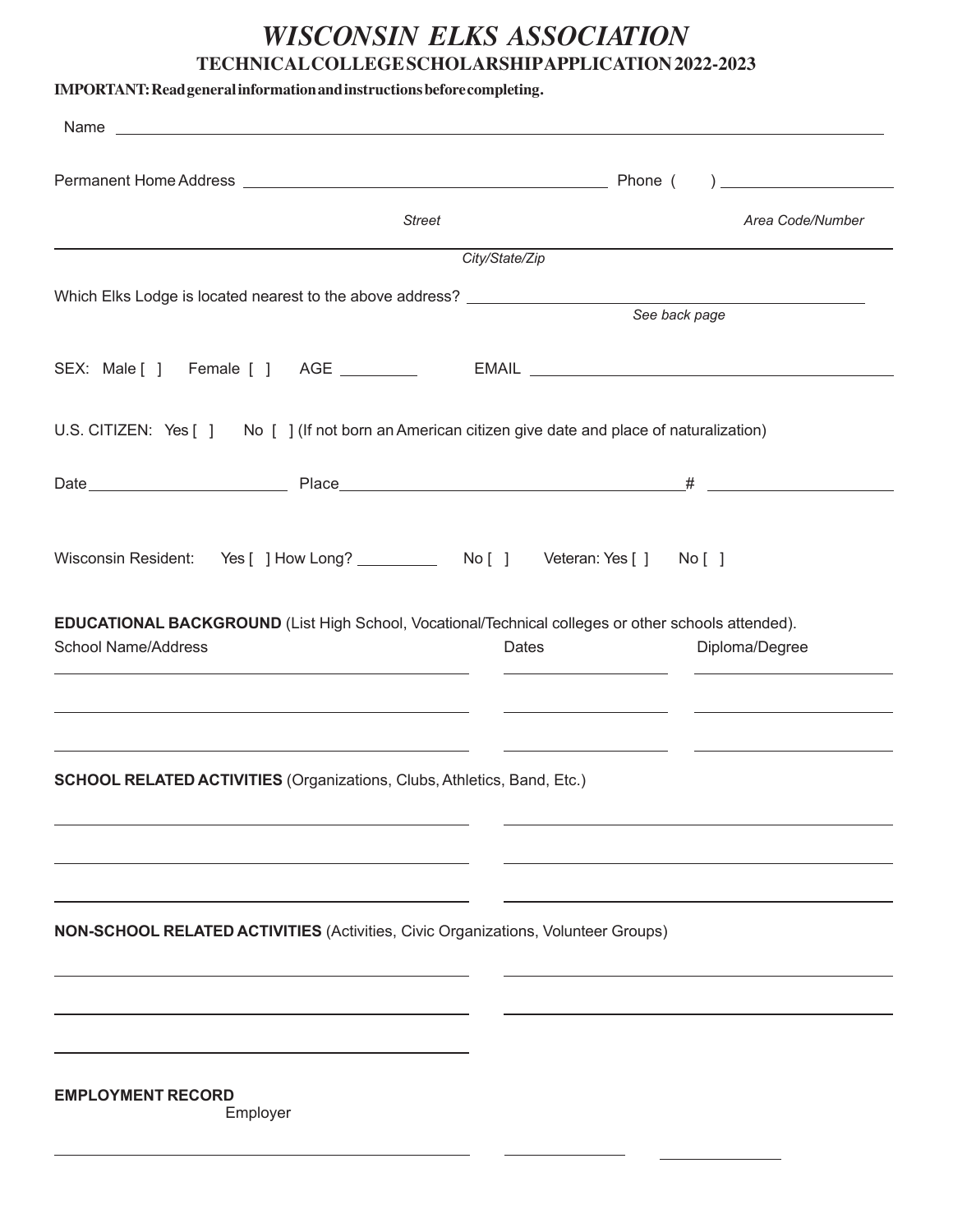|                                                |    |        |  | Are you: Currently employed? No [ ] Yes [ ] Full-Time______ Part-Time_____<br>Currently unemployed because of layoff? Yes [ ] No [ ] |  |  |  |                                                                                                                                                                                                                                                                                                                                                                                                                                                                                                                                                                                                                                                        |  |
|------------------------------------------------|----|--------|--|--------------------------------------------------------------------------------------------------------------------------------------|--|--|--|--------------------------------------------------------------------------------------------------------------------------------------------------------------------------------------------------------------------------------------------------------------------------------------------------------------------------------------------------------------------------------------------------------------------------------------------------------------------------------------------------------------------------------------------------------------------------------------------------------------------------------------------------------|--|
| — Fro<br>$\begin{bmatrix} 1 & 1 \end{bmatrix}$ |    | Tim Ti |  |                                                                                                                                      |  |  |  |                                                                                                                                                                                                                                                                                                                                                                                                                                                                                                                                                                                                                                                        |  |
|                                                | DA | Full P |  |                                                                                                                                      |  |  |  | $\begin{tabular}{c} \quad \quad \quad & \quad \quad \quad & \quad \quad \quad \\ \begin{tabular}{c} \quad \quad & \quad \quad \\ \quad \quad & \quad \quad \\ \quad \quad & \quad \quad \\ \quad \quad & \quad \quad \\ \quad \quad & \quad \quad \\ \quad \quad & \quad \quad \\ \quad \quad & \quad \quad \\ \quad \quad & \quad \quad \\ \quad \quad & \quad \quad \\ \quad \quad & \quad \quad \\ \quad \quad & \quad \quad \\ \quad \quad & \quad \quad \\ \quad \quad & \quad \quad \\ \quad \quad & \quad \quad \\ \quad \quad & \quad \quad \\ \quad \quad & \quad \quad \\ \quad \quad & \quad \quad \\ \quad \quad & \quad \quad \\ \quad \$ |  |
|                                                |    |        |  |                                                                                                                                      |  |  |  |                                                                                                                                                                                                                                                                                                                                                                                                                                                                                                                                                                                                                                                        |  |

Currently in need of retraining to obtain job? Yes [ ] No [ ]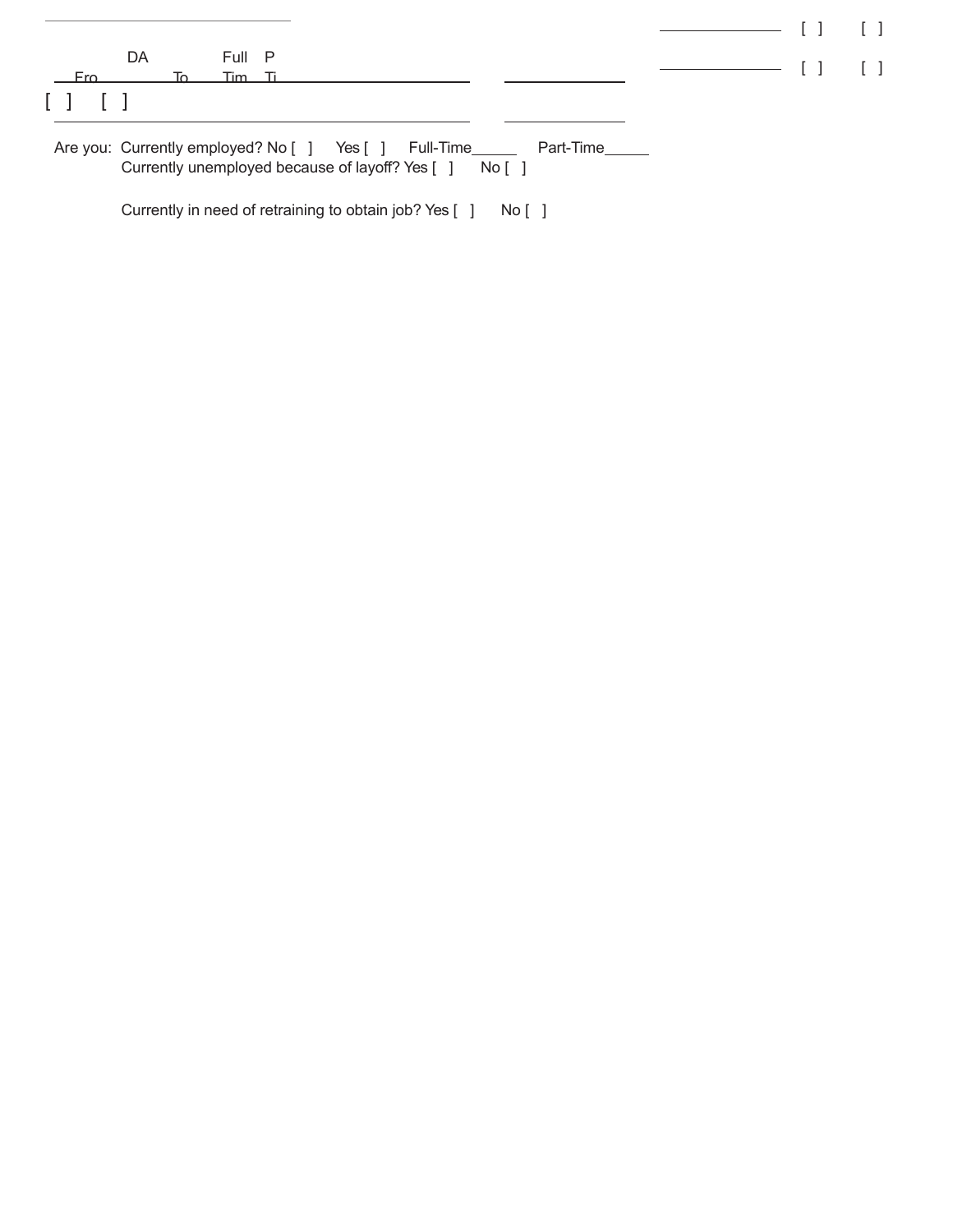### **FUTURE PLANS**

|                                                                          | Name                                                                                                                                                                                                        |
|--------------------------------------------------------------------------|-------------------------------------------------------------------------------------------------------------------------------------------------------------------------------------------------------------|
|                                                                          |                                                                                                                                                                                                             |
|                                                                          | City/State/Zip                                                                                                                                                                                              |
| Date Program will begin ________________________                         |                                                                                                                                                                                                             |
|                                                                          | Name of program entertainment of program                                                                                                                                                                    |
|                                                                          | Upon completion I will receive a: Certificate [ ] Diploma [ ] Associated Degree [ ]                                                                                                                         |
| APPLICANT STATUS<br>Check if:                                            |                                                                                                                                                                                                             |
| [ ] Applicant filed 2021 income tax and maintains own household.         | [ ] Applicant was claimed on parents 2021 income tax (If checked proceed to item a. column A)                                                                                                               |
| [ ] Applicant had no taxable income in 2021 and maintains own household. |                                                                                                                                                                                                             |
|                                                                          | [ ] Applicant is: single [ ], married [ ], divorced [ ] and has no dependent children.<br>[ ] Applicant is: single [ ], married [ ], divorced [ ] and has #_____dependent children living in the household. |

| <b>FINANCIAL &amp; HOUSEHOLD INFORMATION</b>                            | <b>COLUMNA</b><br>(Parents)        | <b>COLUMN B</b><br>(Student/Spouse) |
|-------------------------------------------------------------------------|------------------------------------|-------------------------------------|
|                                                                         | \$                                 |                                     |
| a. Taxable income 2021 (wages, interest, dividends, etc.)               | \$                                 |                                     |
| b. Non-Taxable Income (Social Security, Child Support, etc.)            | \$                                 |                                     |
| c. Gross Income 2021 (line a plus line b)                               | \$                                 |                                     |
| d. Market value of home                                                 | \$                                 |                                     |
| e. Amount of unpaid mortgage                                            | \$                                 |                                     |
| f. Business/Farm value                                                  | \$                                 |                                     |
| g. Business/Farm debt                                                   | \$                                 |                                     |
| h. Value of bank accounts                                               | \$                                 |                                     |
| i. Value of other investments (CD's, stocks, bonds, etc.)               | \$                                 |                                     |
| j. Medical/Dental expenses not covered by insurance                     | \$                                 |                                     |
| k. Is this a single (one) parent household?                             | Yes $\lceil \rceil$<br>No [ ]      | Yes $[ ]$<br>No [ ]                 |
| I. Number of dependent children in household                            | #                                  | #                                   |
| m. Number of dependents in college for<br>2021-2022 (Exclude applicant) | #<br><i>(include)</i><br>dependent | #<br><i>(include</i> )<br>dependent |

I certify that the statements contained in this application are true. It is understood that tax records, employment records, etc. may be requested to support the information contained herein.

*children)*

*children)*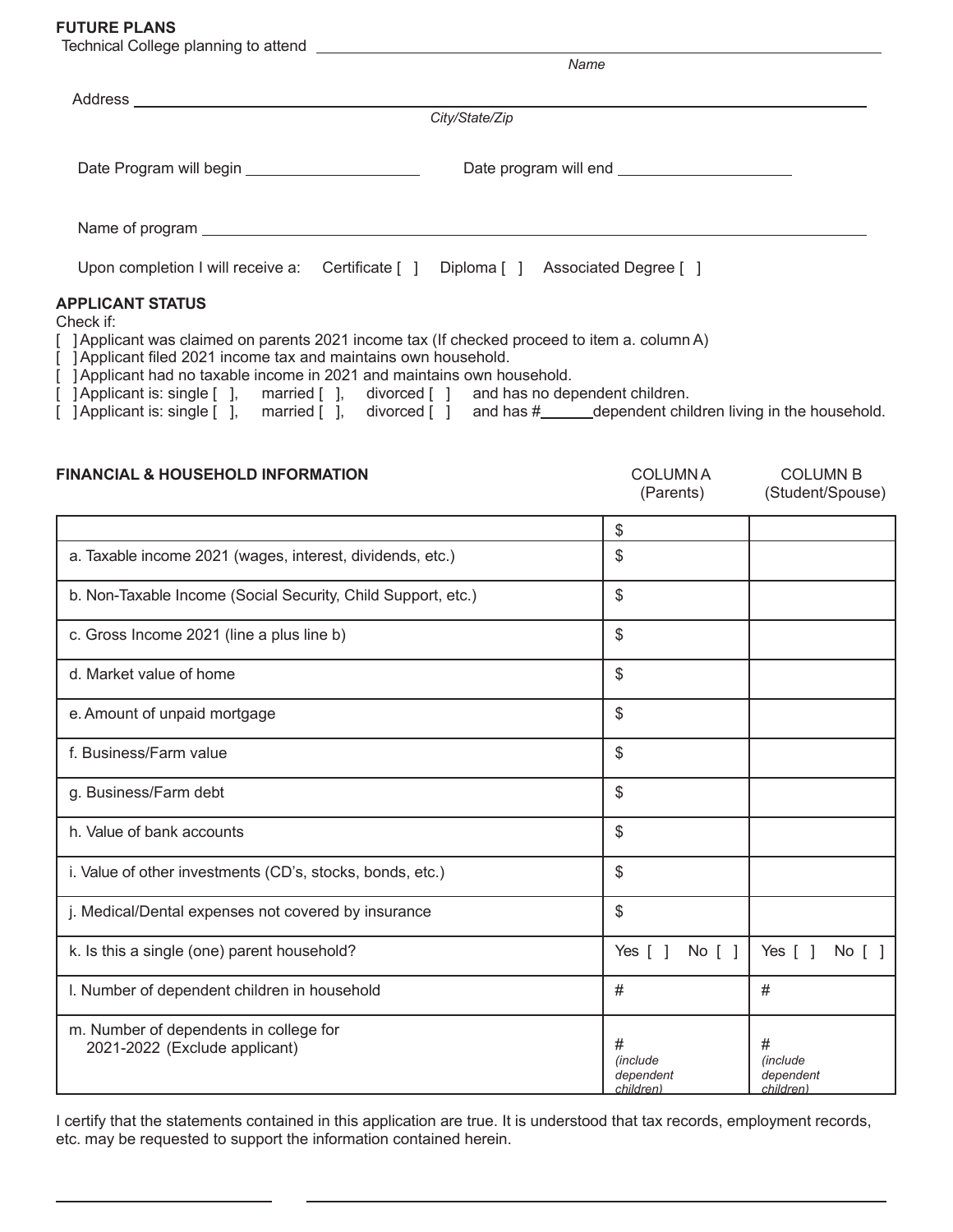*Date Signature of Applicant*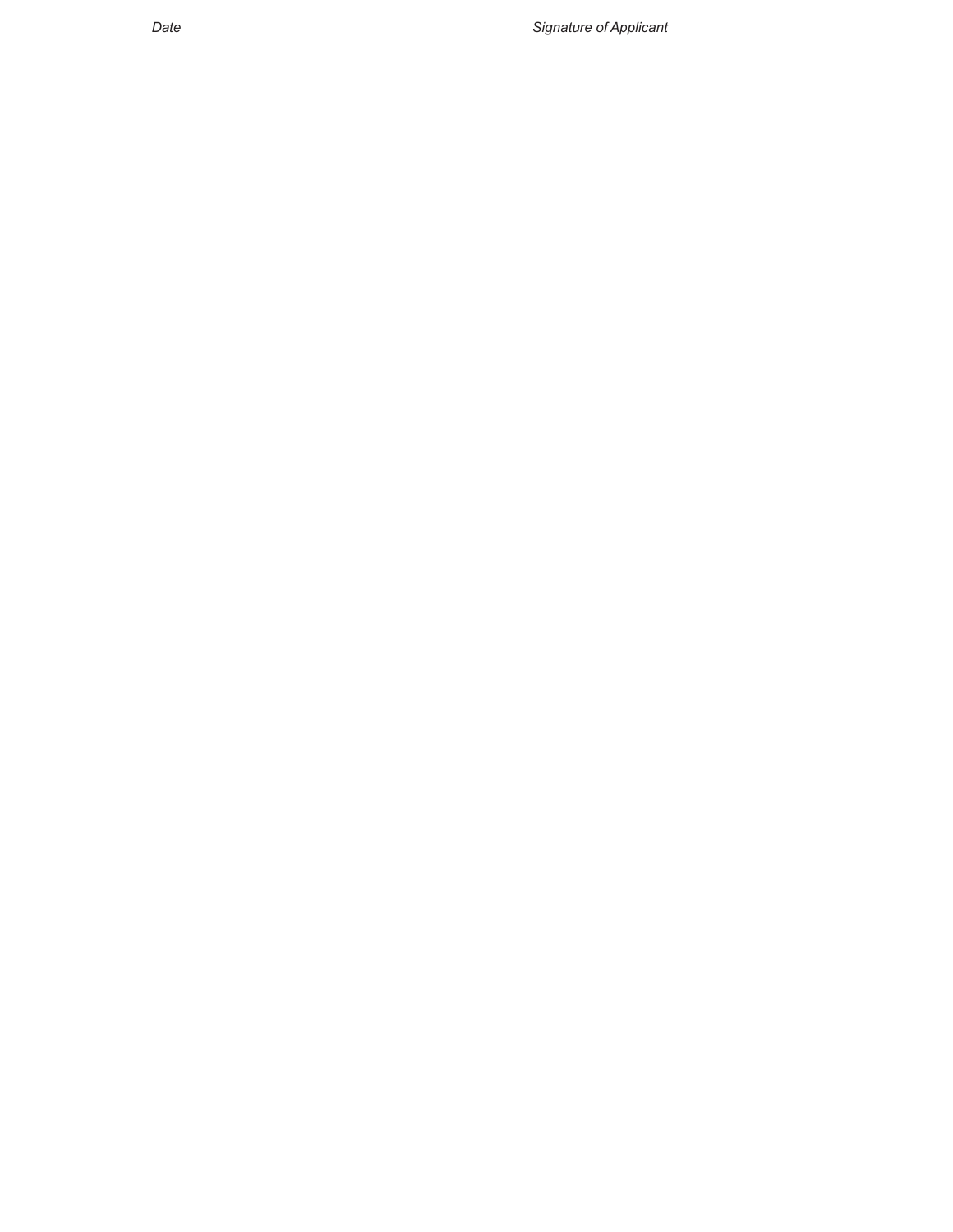# **GENERAL INFORMATION**

**WHO MAYAPPLY:** Any Wisconsin resident who plans to pursue an eligible Vocational/Technical program in a two-year Wisconsin Technical College. An eligible program is defined as a two-year or less Vocational/Technical program culminating in an Associate degree, Diploma or Certificate. A student must carry a minimum load of 12 credits for the semester in which the grant is awarded. All applicants must be citizens of the United States and residents of Wisconsin.

**AMOUNT OF GRANT:** This Vocational Grant is in the amount of at least \$500 and is for the 2022-2023 academic year. The grant may be used for any school related expenses.

**WHERE TO SUBMITAPPLICATION:**Completed applications are to be submitted to the Elks Lodge located nearest to your permanent home address on or before April 1, 2022. A list of the Elks Lodges located in Wisconsin is provided in this application.

# **GENERAL INSTRUCTIONS**

### *1. APPLICATION (photocopies accepted)*

Typewritten applications and letters are preferred over handwritten submissions and must be signed in all instances. Applications and all supporting documents must be in English or English translations. Endorsement letters must be originals, on one side of a single sheet of 8-1/2 by 11 inch paper and signed by the author.

## *2. STATEMENT BYAPPLICANT:*

A statement by the applicant of not more than 200 words summarizing his or her activities, accomplishments, needs and objectives, which the applicant thinks qualifies him or her for a grant and outlines career goals.

## *3. LETTERSOF ENDORSEMENT:*

Include not more than three letters of endorsement from responsible persons who have had an opportunity to personally observe the applicant and who can give a worthwhile opinion of the character, industry, disposition and general worthiness of the applicant.

## *4. EXHIBITS:*

All exhibits shall be neat and letters of endorsement should be removed from any envelopes and bound flat (allow sufficient margin on left border for readability).

#### *5. ORDEROFEXHIBITS:*

- a. Application-completed
- b. Statement by applicant
- c. Letters of endorsement
- d. Copies of exhibits, awards, newspaper articles, etc. indicating involvement in school & non-school activities, community services, etc.

#### *NOTE:Brochuresmust be stapled on the leftside. Bindings or coversshould not be used.*

IMPORTANT: Be sure your brochure is in the hands of your local Elks Lodge on or before the established deadline date. Brochures received after this date cannot be accepted.